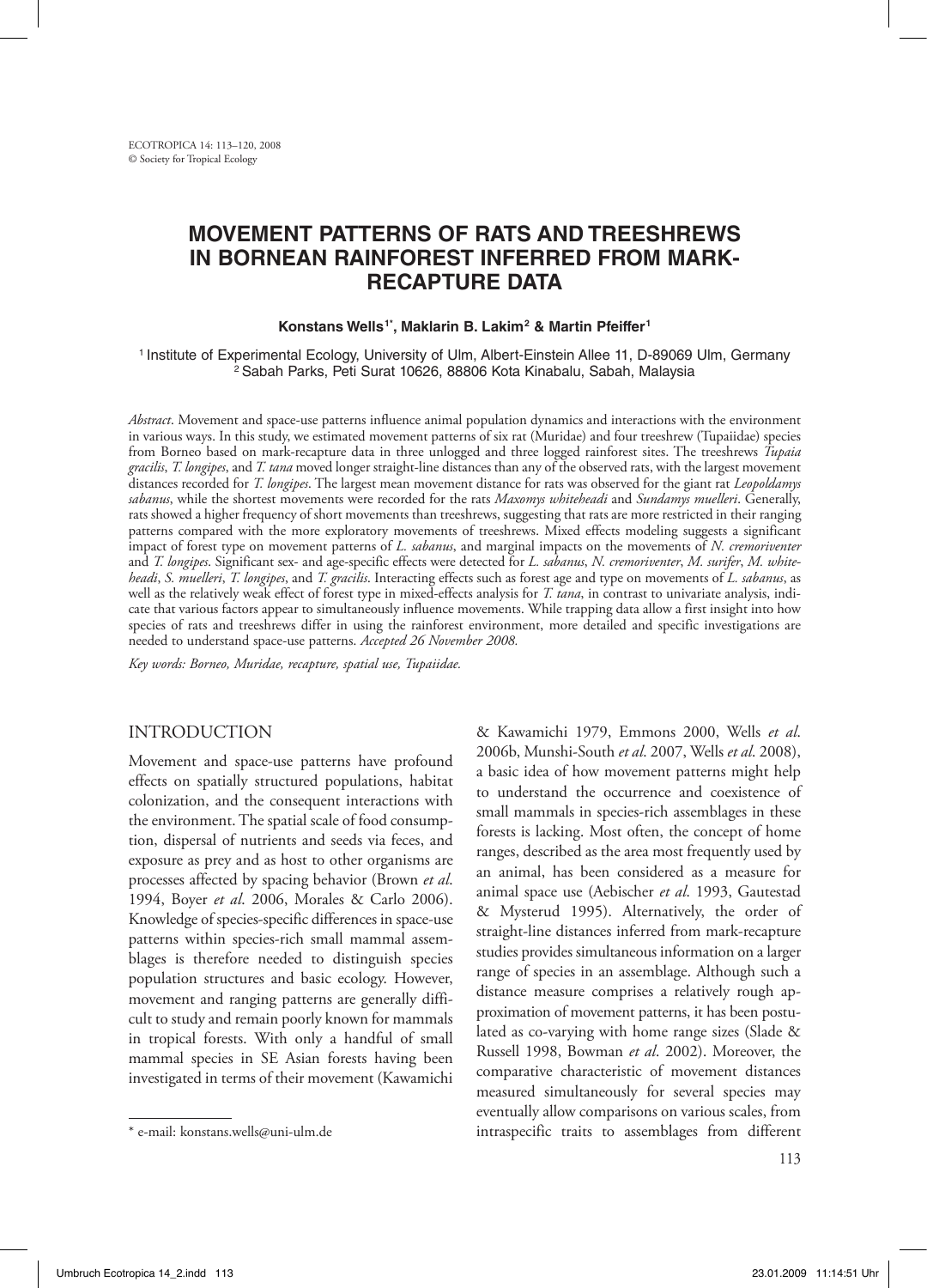study sites, that may advance our knowledge on how movement patterns vary across species, habitats, or other scales of analysis. So far, movement distances have been recorded for various Neotropical small mammal assemblages (Gentile & Cerqueira 1995, Pires *et al*. 2002, Püttker *et al*. 2006).

Borneo is considered a hotspot of biodiversity with a high level of endemism (Myers *et al*. 2000) and a rapid loss of the remaining natural forest (Curran *et al*. 2004). Yet compared with other organisms, small mammals remain little investigated, and data on movement distances for most species are not available. Rats and treeshrews comprise two of the most species-rich components of the non-volant small mammal assemblages, with species of both groups utilizing various habitats from the ground to the canopy (Bernard 2004, Wells *et al*. 2006a,b).

As a result of a trapping study over two years with repeated sampling in different forest sites (Wells *et al*. 2007), we obtained a reasonable sample size of movement distances to estimate differences in movement patterns within a small mammal assemblage from Borneo.

### **METHODS**

*Study area and animal capture*. This study took place in the lowland rainforest in Sabah (Malaysia) in northern Borneo in three protected unlogged rainforests at Danum Valley Conservation Area (4°57'N, 117°48'E), Poring in Kinabalu National Park (6°02'N, 116°42'E), and Tawau Hills National Park (4°23'N, 117°53'E), as well as three logged forests at Luasong Field Center (4°36'N, 117°23'E), Kampong Monggis (6°13'N, 116°45'E), and Kampong Tumbalang (6°08'N, 116°53'E). All of these forests comprised more than 1000 hectares; they were between 17 and 236 km apart and situated at altitudes of 200–900 m. Details of the logging histories at the various sites were not available, but all logged sites were structurally similar. Harvesting of commercially valuable trees such as dipterocarps 25–35 years previous to our study resulted in reduced canopy heights and denser undergrowths. At each forest site we established a randomly located and permanently marked transect of 40 trap stations equally spaced 20 m apart in two parallel lines on the forest floor. Animals were captured with locally made wire-mesh live traps (280 mm × 140 mm × 140 mm) between September 2002 and November 2004. We conducted 18 trapping sessions, alternating between six study sites with a mean interval of  $103 \pm 50$  days between consecu-

tive trapping sessions at the same forest site. The traps were baited with banana and checked every morning for 16 consecutive days during each trapping session. All first captures were marked with a subcutaneously placed pit tag (ARE 162 transponders, AEG), measured, sexed, and aged based on the pelage and then released at the point of capture. As it was not always possible to determine the sex of immatures, some were classified as "unspecified" with regard to sex. Further details of the trapping survey are given in Wells *et al*. (2007).

*Data analysis*. We analyzed movement distances inferred from transect trapping data for all individuals of the most commonly-caught species, for which at least two captures within a trapping session allowed the calculation of distances moved between two successive captures (CD). Inter-trap distances from individual movements revealed considerable variation in distances moved between successive captures for all individuals and species as estimated by the coefficient of variation  $CV = (S.D./mean) * 100$  (averaged CVs ranged from 50.8 ± 25.4 for *Tupaia gracilis* to 94.1 ± 49.5 for *Sundamys muelleri*), and we considered all specific movement distances as a representative data set rather than averaging across individuals. Considering individuals and time between captures as random effects in a generalized mixed effects model enabled us to allow for nonindependence of movement distances and to consider individual-level variation as an informative trait during analysis. The time between consecutive captures pooled across all species ranged from 1 to 14 days, averaging  $2.0 \pm 1.8$  days.

To test for the effects of forest type, sex, and age of individuals on movement distances of different species, we used generalized linear mixed effects models (GLMM) fitted by Laplace approximation, assuming a quasi-Poisson distribution due to overdispersion in the data (Pinheiro & Bates 2000), as implemented in the 'lme 4'-package (Bates *et al*. 2008, R Development Core Team 2008). For these analyses, we fitted forest type, sex, and age as fixed effects, while individuals nested within the different study sites and time between captures were considered as random effects.

We fitted separate models for individual species and, additionally, used an equivalent GLMM with the data from all species combined, and species or taxonomic groups as fixed effects, to test for overall differences in movement distances. The significance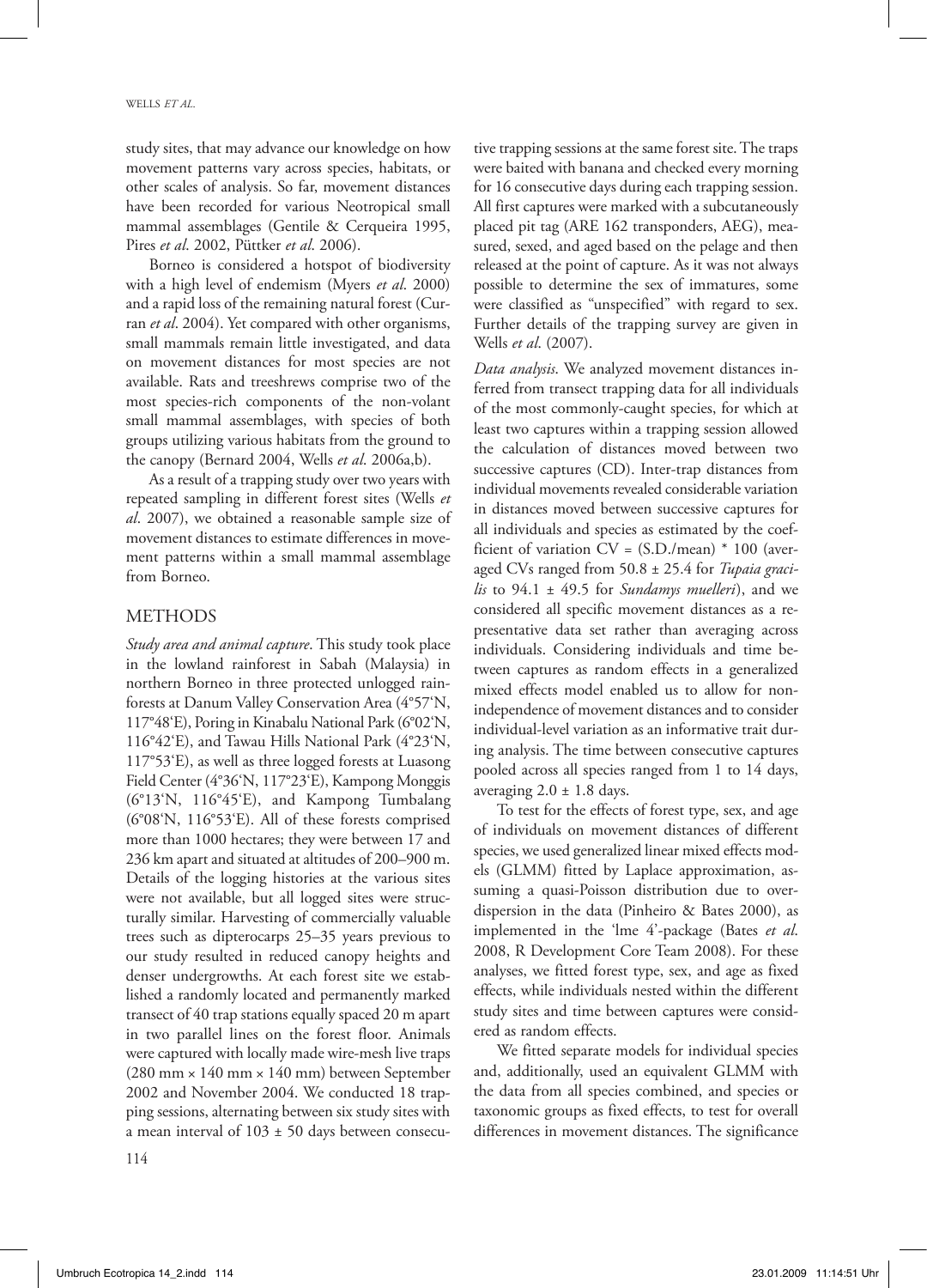of fixed effects in these models was tested with likelihood ratio tests. For pair-wise comparisons, we used Mann-Whitney U tests and Kolmogorov-Smirnov tests with corrections for multiple testing as suggested by Benjamini & Hochberg (1995). Note that these tests were used, despite their limitations in considering grouping structures or random effects, because multiple comparison post-hoc tests were not yet fully implemented for quasi-Poisson GLMMs at the time of analysis.

## **RESULTS**

*Interspecific variations in movement patterns*. Markrecapture data for a total of 221 individuals from six species of rats (Muridae) and four of treeshrews (Tupaiidae) were included in analyses; all species were trapped in both logged and unlogged forest sites

with a total of 948 recorded movements between consecutive captures (Table 1).

The distances moved between consecutive captures (CD) differed significantly across these small mammal species, and there was a significant overall impact of sex and age, but not of forest type, on movement distances (GLMM, species: Chi<sup>2</sup> = 25.0,  $P < 0.01$ , sex: Chi<sup>2</sup> = 654.0,  $P < 0.01$ , age: Chi<sup>2</sup> = 59.4,  $P < 0.01$ , forest type: Chi<sup>2</sup> = 2.7,  $P = 0.10$ ). Movement distances of treeshrews were overall significantly larger than for rats (GLMM, groups:  $Chi^2 =$ 12.5,  $P < 0.01$ ).

*Tupaia gracilis*, *T. longipes*, and *T. tana* showed significantly larger movement distances than any of the observed rat species (all Mann-Whitney U-tests adjusted  $P < 0.05$ ). The largest movement distances observed were for *T. longipes*, with a mean CD of  $72 \pm 65$  m. The largest CD during the study was

TABLE 1. Studied species, their body mass, the numbers of individuals recaptured, and the numbers of movement distances between consecutive captures in logged (LF) and unlogged (UF) forests, and mean distances between consecutive captures. Body masses of adults are given as the mean proportions of body mass with one S.D. of individuals captured as part of the entire trapping effort (see Wells *et al*. 2007).

| Species                  | Family    | Body mass<br>[g] | Number of<br>individuals<br>recaptured | Number of<br>CDs<br>recorded<br>UF/LF | Mean distance<br>[m] between<br>consecutive<br>captures (CD) |
|--------------------------|-----------|------------------|----------------------------------------|---------------------------------------|--------------------------------------------------------------|
| Long-tailed giant rat    | Muridae   | $368 \pm 64$     | 30                                     | 46/51                                 | $35 \pm 30$                                                  |
| Leopoldamys sabanus      |           | $(n = 101)$      |                                        |                                       |                                                              |
| Long-tailed tree rat     | Muridae   | $69 \pm 13$      | 70                                     | 69/370                                | $27 \pm 32$                                                  |
| Niviventer cremoriventer |           | $(n = 142)$      |                                        |                                       |                                                              |
| Brown spiny rat          | Muridae   | $160 \pm 35$     | 16                                     | 46/28                                 | $27 \pm 49$                                                  |
| Maxomys rajah            |           | $(n = 28)$       |                                        |                                       |                                                              |
| Red spiny rat            | Muridae   | $157 \pm 47$     | 12                                     | 4/41                                  | $22 \pm 23$                                                  |
| Maxomys surifer          |           | $(n = 38)$       |                                        |                                       |                                                              |
| Whitehead's rat          | Muridae   | $53 \pm 11$      | 9                                      | 34/10                                 | $21 \pm 16$                                                  |
| Maxomys whiteheadi       |           | $(n = 30)$       |                                        |                                       |                                                              |
| Muller's rat             | Muridae   | $204 \pm 29$     | 11                                     | 8/36                                  | $21 \pm 29$                                                  |
| Sundamys muelleri        |           | $(n = 27)$       |                                        |                                       |                                                              |
| Slender treeshrew        | Tupaiidae | $81 \pm 19$      | 6                                      | 15/3                                  | $60 \pm 43$                                                  |
| Tupaia gracilis          |           | $(n = 14)$       |                                        |                                       |                                                              |
| Common treeshrew         | Tupaiidae | $196 \pm 25$     | 20                                     | 50/3                                  | $72 \pm 65$                                                  |
| Tupaia longipes          |           | $(n = 59)$       |                                        |                                       |                                                              |
| Lesser treeshrew         | Tupaiidae | $58 \pm 9$       | 23                                     | 16/47                                 | $33 \pm 28$                                                  |
| Tupaia minor             |           | $(n = 31)$       |                                        |                                       |                                                              |
| Large treeshrew          | Tupaiidae | $218 \pm 27$     | 24                                     | 23/48                                 | $49 \pm 35$                                                  |
| Tupaia tana              |           | $(n = 126)$      |                                        |                                       |                                                              |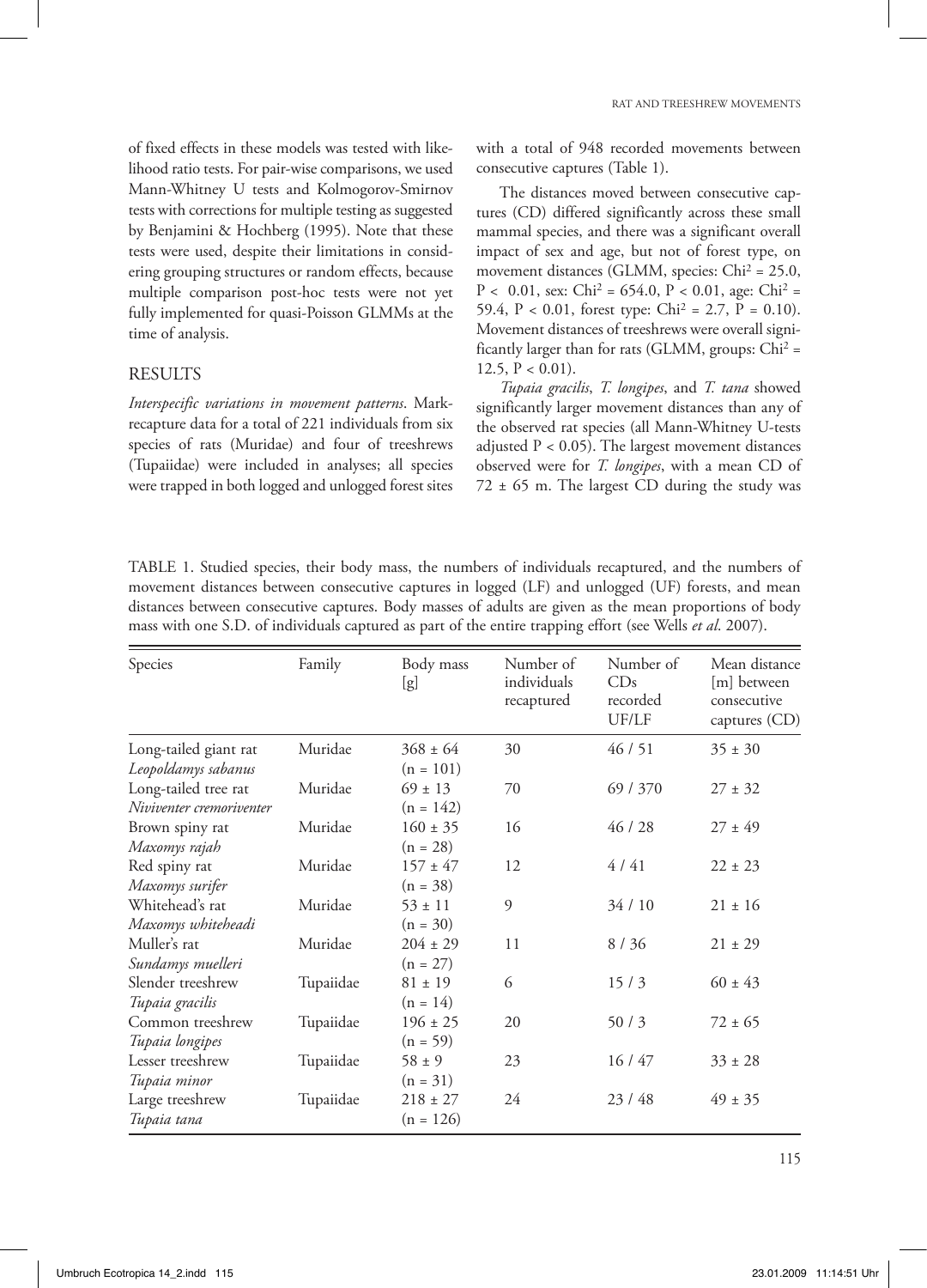

FIG. 1. Frequency distribution of movement distances between consecutive captures FIG. 1. Frequency distribution of movement distances between consecutive captures (CD) for commonlycaught species of treeshrews (Tupaia minor, T. tana, T. gracilis, T. longipes) and rats (Niviventer cremoriventer, Sundamys muelleri, Maxomys whiteheadi, M. surifer, M. rajah, Leopoldamys sabanus) from Borneo.

320 m, recorded for both the treeshrew *T. longipes*  and the rat *Niviventer cremoriventer*. The treeshrew *T. minor* moved significantly shorter distances (CD) than any other treeshrew species (all Mann-Whitney U-tests adjusted  $P < 0.05$ ).

*M. surifer*, *M. rajah*, *Leopoldamys sabanus*) from Borneo.

The largest movement distance for rats was observed in *Leopoldamys sabanus* with a mean CD of  $35 \pm 30$  m, significantly larger than any of the other observed rat species (all Mann-Whitney U-tests adjusted  $P < 0.05$ ). The shortest mean CDs were recorded for the rats *Maxomys whiteheadi* and *Sundamys muelleri* (see Table 1). Overall, the frequency distributions of movement distances were significantly different in 16 out of 45 pair-wise comparisons across species by the two-sample Kolmogorov-Smirnov test (all  $D > 0.16$ , adjusted  $P < 0.05$ ) with 81 %

(13 out of 16) of these distinct distribution patterns found between rats and treeshrews (Fig. 1). Rat species typically moved short distances, with 60 % of their movements not exceeding 20 m. In contrast, 65 % of treeshrew movements were longer than 20 m, with treeshrews seldom recaptured in the same trap (Fig. 2). There was no evident relationship between specific body mass of adults as given in Table 1 and mean movement distances (linear regression on a  $log_{10}$ - $log_{10}$  scale: F = 0.318, df = 1,8, P = 0.59).

In summary, interspecific movement patterns described by CD revealed significant differences between these small mammal species. In particular, movement patterns differed between treeshrew species with similar appearances and body masses, such as *T. longipes* versus *T. tana* and *T. gracilis* versus *T.*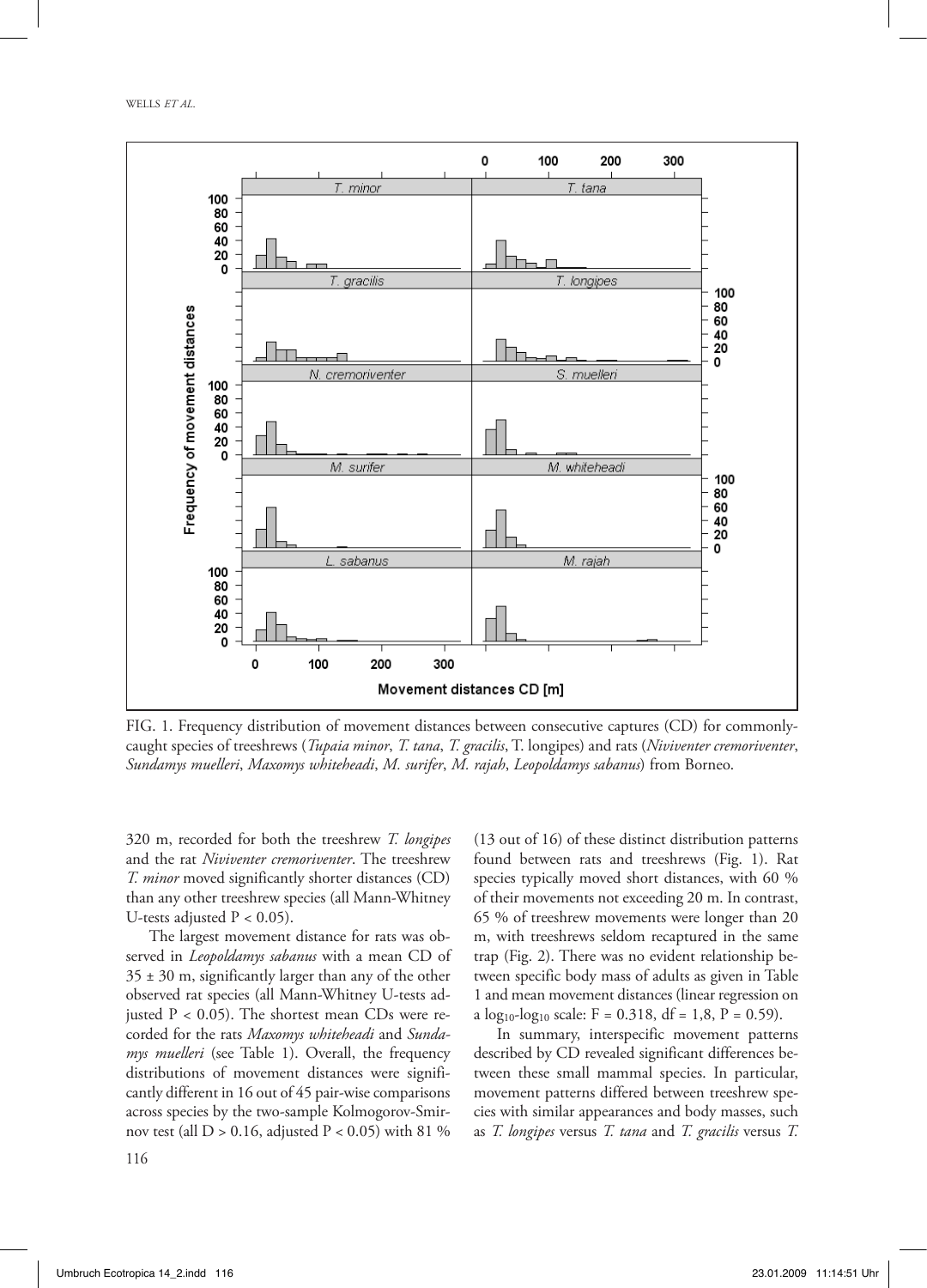*minor*, suggesting that each species has its unique movement patterns adapted to its particular environment and niche.

*Intraspecific differences in movement patterns*. Movement distances of *L. sabanus* were significantly influenced by forest type and age, with larger movements of adults in logged than in unlogged forests and smaller movements of immatures in logged than in unlogged forests (GLMM, forest:  $P = 0.026$ , age: P = 0.002; Table 2). Marginal effects of forest type on movement distances were suggested for *N. cremoriventer* and *T. longipes* by mixed effects models (see Table 2). A significantly higher overall frequency of short movements in logged versus unlogged forests for *T. tana* was indicated by a Kolmogorov-Smirnov test ( $D = 0.40$ ,  $P = 0.015$ ), whereas a mixed effects model suggested only a weak influence of forest type on movement distances of *T. tana*. Effects of sex on movement distances were suggested for *M. surifer*, *M. whiteheadi*, *N. cremoriventer*, *S. muelleri*, and *T. longipes*, and of age on *N. cremoriventer*, *S. muelleri*, and *T. gracilis* (Table 2).

### DISCUSSION

Overall, movements inferred from mark-recapture data provided evidence that mean movement distances, as well as the frequency distribution of short and long moves, differed across species. Movements revealed distinct patterns at the rats and treeshrews level. Treeshrews showed longer mean and maximum



FIG. 2. Frequency distribution of movement distances between consecutive captures FIG. 2. Frequency distribution of movement distances between consecutive captures (CD) compared for rats (Muridae) and treeshrews (Tupaiidae). Data are pooled for six species of rats and four species of treeshrews  $(see also Fig. 1).$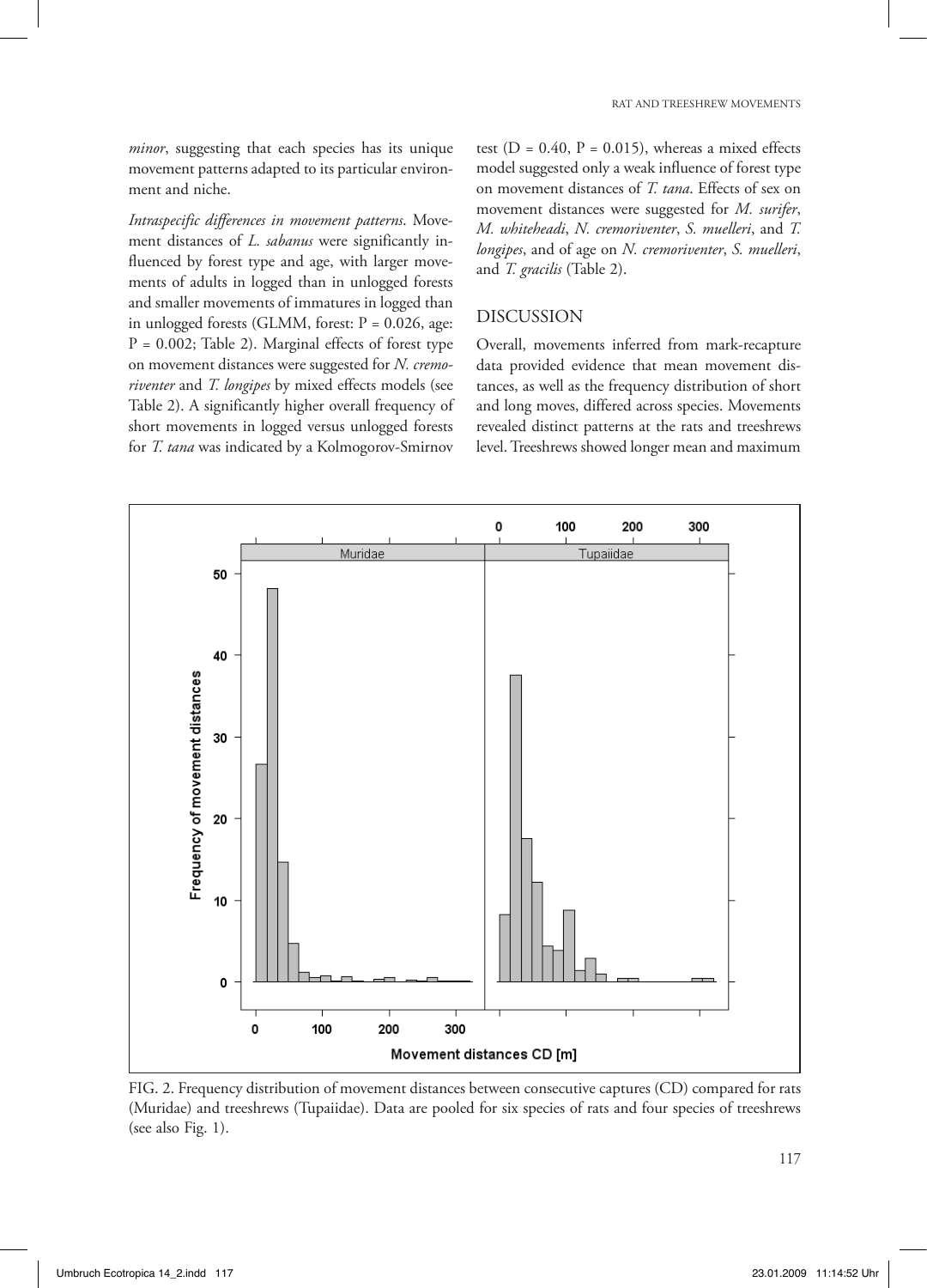| Species                  | Forest | Sex     | Age    | Full Model             |
|--------------------------|--------|---------|--------|------------------------|
|                          | type   |         |        | (log-likelihood, D.F.) |
| Leopoldamys sabanus      | 0.026  | 0.6577  | 0.002  | $-700.8$ , df = 13     |
|                          | 4.9539 | 0.838   | 12.052 |                        |
| Niviventer cremoriventer | 0.052  | < 0.001 | 0.001  | $-5585$ , df = 22      |
|                          | 3.7651 | 764.69  | 662.19 |                        |
| Maxomys rajah            | 0.439  | 0.860   | 0.816  | $-911.5$ , df = 12     |
|                          | 0.6003 | 0.3008  | 0.0539 |                        |
| Maxomys surifer          | 0.598  | 0.007   | 0.262  | $-223.6, df = 12$      |
|                          | 0.2776 | 10.005  | 2.6764 |                        |
| Maxomys whiteheadi       | 0.733  | 0.018   |        | $-288.2, df = 10$      |
|                          | 0.0019 | 5.5429  |        |                        |
| Sundamys muelleri        | 0.233  | < 0.001 | 0.036  | $-268.4$ , df = 12     |
|                          | 1.422  | 13.915  | 4.4138 |                        |
| Tupaia gracilis          | 0.371  |         | 0.008  | $-124.4$ , df = 11     |
|                          | 0.8017 |         | 9.6487 |                        |
| Tupaia longipes          | 0.051  | 0.047   | 0.205  | $-308.5$ , df = 12     |
|                          | 3.807  | 6.1044  | 1.6062 |                        |
| Tupaia minor             | 0.414  | 0.164   | 0.647  | $-536.3$ , df = 13     |
|                          | 0.6668 | 3.6124  | 0.8721 |                        |
| Tupaia tana              | 0.221  | 0.758   | 0.802  | $-375.1$ , df = 12     |
|                          | 1.5001 | 0.5542  | 0.0631 |                        |
|                          |        |         |        |                        |

TABLE 2. Impact of forest type, sex, and age on movement distances of various species as estimated by generalized mixed effects models. Significance of fixed effects are estimated by likelihood ratio tests, Chi2 and P-values are shown with P < 0.05 in bold. Log-likelihood values and degrees of freedom are given for full specific models including all effects.

movement distances than rats, with a lower frequency of short movements. The higher frequency of medium to large movements suggests that treeshrews are generally more exploratory in their behavior and are less restricted in their movements than rats. This result is of particular interest, given that there is little comparative information available on movement distances and habitat partitioning in these groups of small mammals (see Emmons 2000, Wells *et al*. 2006a). Rats and treeshrews are known to differ in their life histories. For example, while rats from Borneo use the same burrows or nests for several nights (Wells *et al*. 2006b), treeshrews are known to change their nests nightly (Emmons 2000). Both behaviors suggest that treeshrews are more wideranging and visit the same locations less often. However, this idea might not apply to all types of habitats, as treeshrews are also known to frequent favorable sites like fruiting trees and streams (Emmons 2000). Unfortunately, due to the insufficient information available on ranging patterns of rats, we were unable

to test whether larger treeshrew movement distances observed in our study agree with larger ranges recorded elsewhere compared with rats. Nevertheless, extensive tracking data on treeshrews within the same study sites by Emmons (2000), and a tracking study of the rat *Leopoldamys sabanus* as part of our study, shed some light on some aspects of the movement and ranging patterns of these species. Daily distances traveled by treeshrews were estimated as  $871 \pm 175$ m for *T. minor*, 1078 ± 300 m for *T. tana*, 1654 ± 474 m for *T. gracilis*, and 1973 ± 702 m for *T. longipes* by Emmons (2000), while the rat *L. sabanus* was observed traveling a distance of 1443 ± 991 m per night by Wells *et al*. (2008). These values are within the same order of magnitude as the rank of mean movement distances observed in the present study (see Table 1). Whereas the home range estimates reported by Emmons (2000) for the treeshrews in question do not necessarily correlate with movement distances, calculation of minimum and maximum diameter of these home range estimates are again in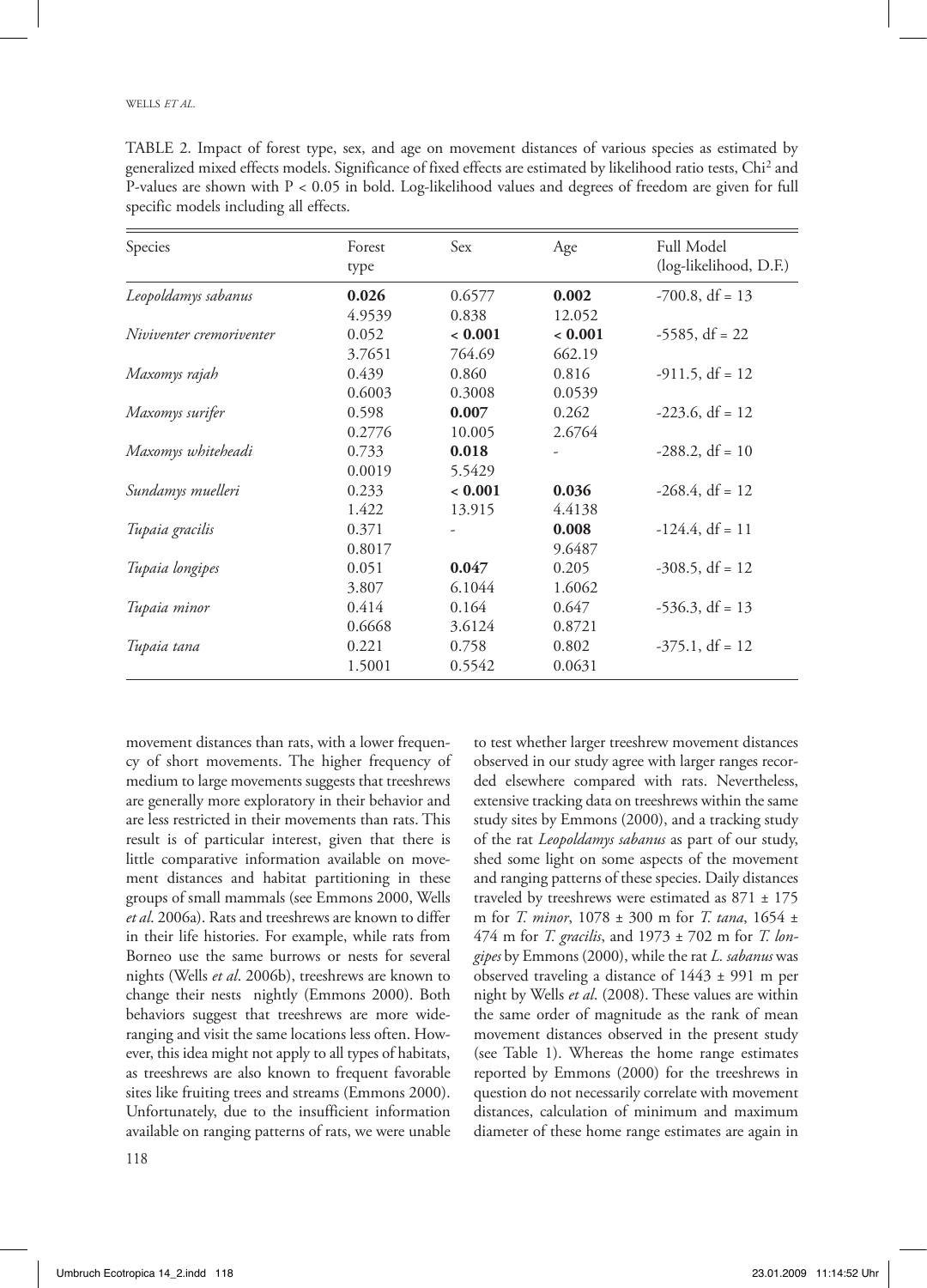the same order of magnitude, although our values are much smaller, with only 11–16% and 20–30% of the home range minimum and maximum diameter estimates, respectively. Consequently, we interpret our data as presenting a meaningful but imprecise insight into a single aspect of movement paths for interspecific comparison, although we stress that conclusions on home ranges based on these data would be premature. Movement distances inferred from livetrapping may include biases, in that trap distance may influence observed movement distances, animals are not free to move around while inside the trap, and they might respond to trapping with trap affinity or avoidance behavior.

Generally, the poor and fragmentary knowledge of most of the examined species precludes an intensive evaluation and interpretation of the available movement data. Yet the various factors that appear to shape the movements of different species add support to the notion that each species has its unique movement pattern, even species pairs similar in size and morphology. Our mixed model approach, which accounted simultaneously for forest type, sex, and age as fixed effects, as well as individual and study site biases, adds support to the notion that movement patterns are driven by various endogenous factors such as sex and age, or exogeneous factors such as forest type or site variability.

We suggest that principal relationships between movements and parameters like body size, which have been intensively discussed for mammalian home ranges (McNab 1963, Sutherland *et al*. 2000, Kelt & van Vuren 2001) do not apply to our findings and study species. Rather, we suggest that within the complex rainforest environment, multiple factors may shape movement paths and space-use patterns and cause both inter- and intra-specific variation in space use equivalent to recent suggestions that habitat heterogeneity causes individual movement patterns (see, e.g., Mysterud *et al*. 2001, Jetz *et al*. 2004, Börger *et al*. 2006 for discussion of these aspects).

In summary, we found that small mammal species differ in their movement distances. We suggest that estimates of movement distances from markrecapture data provide some insight into the movement and ranging of species, although a combination of movement measures with more detailed behavioral observations and life history data are vital for comprehensively understanding space-use patterns. A single estimate of movements provides only a first approximation for environmental practitioners, but drawing biologically meaningful conclusions faces the challenge of accounting for habitat heterogeneity.

#### ACKNOWLEDGMENT

We thank the Economic Planning Unit Malaysia for a research permit and Sabah Parks, Yayasan Sabah, and the University of Malaysia Sabah for support in the field. We are indebted to the local people at all field sites for their warm hospitality and various kinds of support. In particular, we are grateful to Alim Biun, Awang and Matamin Kiddra, Jikson Sankin, Suati Selimon, and Fred Tuh among others. We thank Louise H. Emmons, Christoph F.J. Meyer, and Thomas Püttker for helpful comments on earlier drafts, and Bryson Voirin for editing the language of the manuscript. The German Academic Exchange Service (DAAD) generously provided financial support.

#### REFERENCES

- Aebischer, N.J., Robertson, P.A., & R.E. Kenward. 1993. Compositional analysis of habitat use from animal radio-tracking data. Ecology 74: 1313–1325.
- Bates, D., Maechler, M., & B. Dai. 2008. Lme4: linear mixed-effects models using S4 classes. Version 0.999375-24. R Foundation for Statistical Computing, Vienna.
- Benjamini, Y., & Y. Hochberg. 1995. Controlling the false discovery rate: a practical and powerful approach to multiple testing. Journal of the Royal Statistical Society Series B, 57: 289–300.
- Bernard, H. 2004. Effects of selective logging on the microhabitat-use patterns of non-volant small mammals in a Bornean tropical lowland mixed dipterocarp forest. Nature and Human Activities 8: 1–11.
- Börger, L., Franconi, N., Ferretti, F., Meschi, F., De Michele,
- G., Gantz, A., & T. Coulson. 2006. An integrated approach to identify spatiotemporal and individual-level determinants of animal home range size. American Naturalist 168: 471–485.
- Bowman, J., Jaeger, J.A.G., & L. Fahrig. 2002. Dispersal distance of mammals is proportional to home range size. Ecology 83: 2049-2055.
- Boyer, D., Ramos-Fernández, G., Miramontes, O., Mateos,
- J.L., Cocho, G., Larralde, H., Ramos, H., & F. Rojas. 2006. Scale-free foraging by primates emerges from their interaction with a complex environment. Proceedings of the Royal Society B: Biological Sciences 273: 1743– 1750.
- Brown, E.D., Macdonald, D.W., Tew, T.E., & I.A. Todd.
- 1994. *Apodemus sylvaticus* infected with *Heligmosomoides polygyrus* (Nematoda) in an arable ecosystem: Epidemiology and effects of infection on the movements of male mice. Journal of Zoology 234: 623–640.